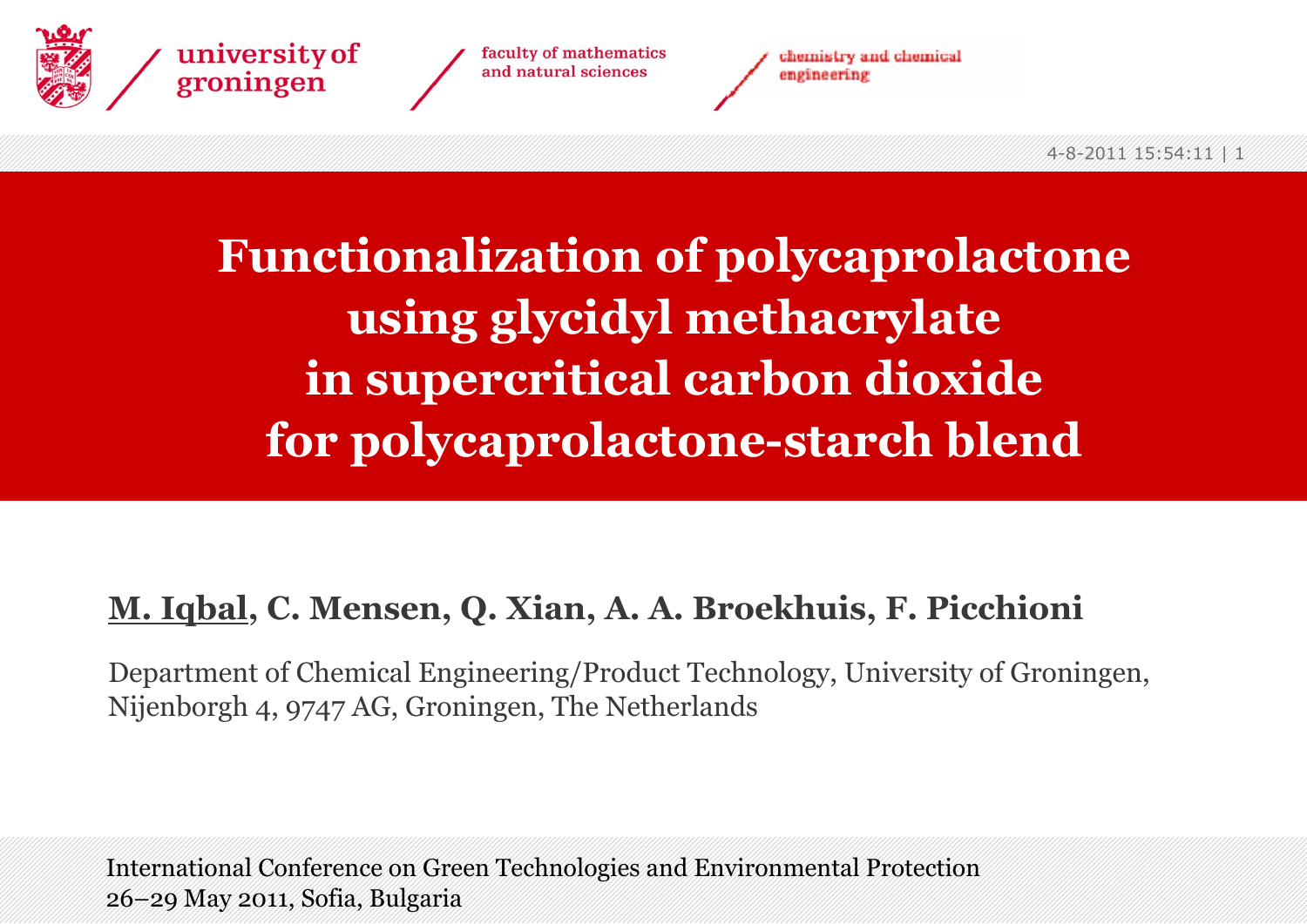

### Outline

- Introduction
- •Research strategy
- Results and discussions
- Conclusions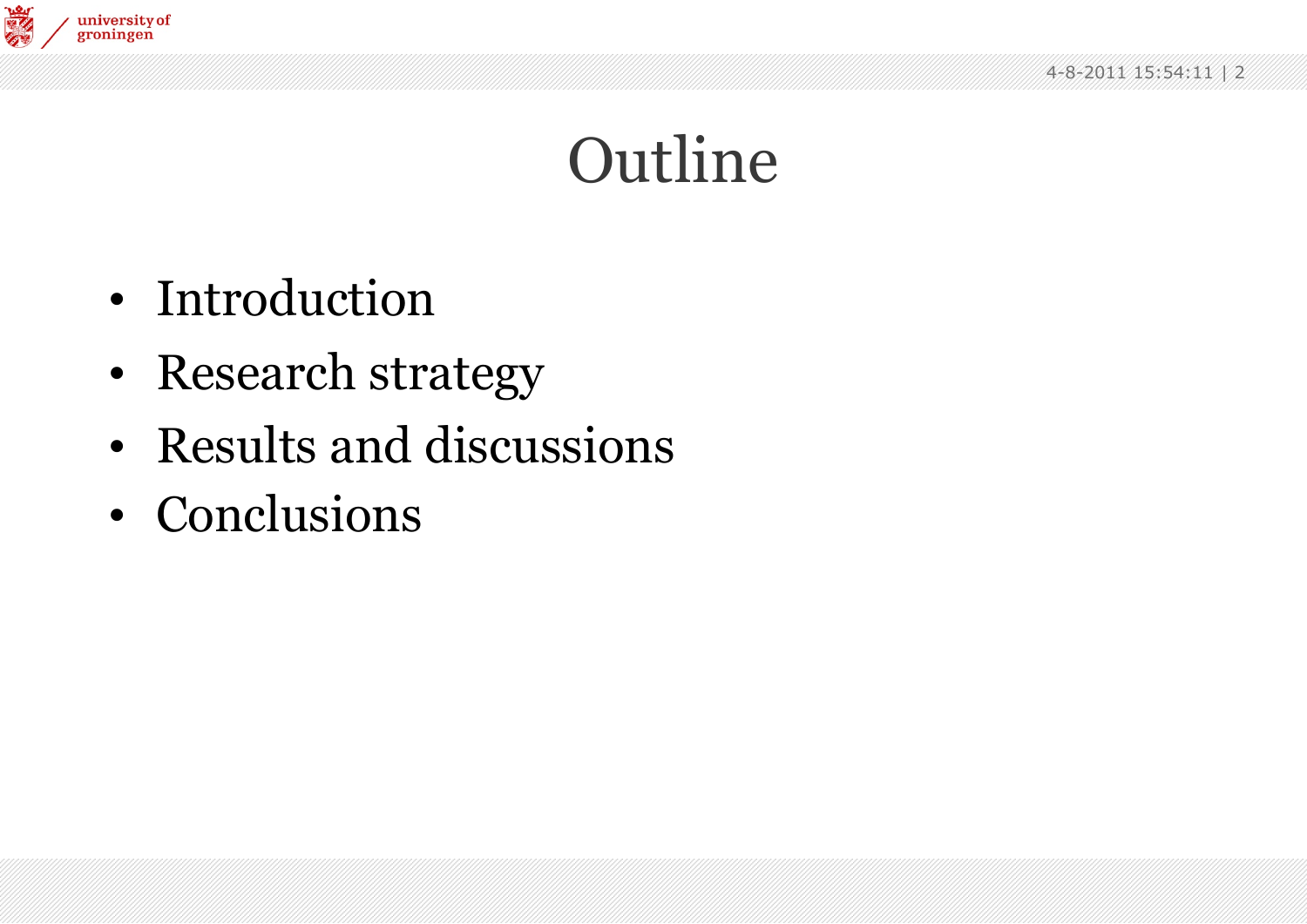

## Introduction

#### Plastic supply chain and waste management



Plastics from cradle to cradle in Europe (2008)

- •The use of plastic is 'irreplaceable'
- •High demand of plastics requires high amount raw material
- • High amount of plastic waste generated every year and most of the waste end up in the disposal

PlasticsEurope, The Compelling Facts About Plastics 2009, 2009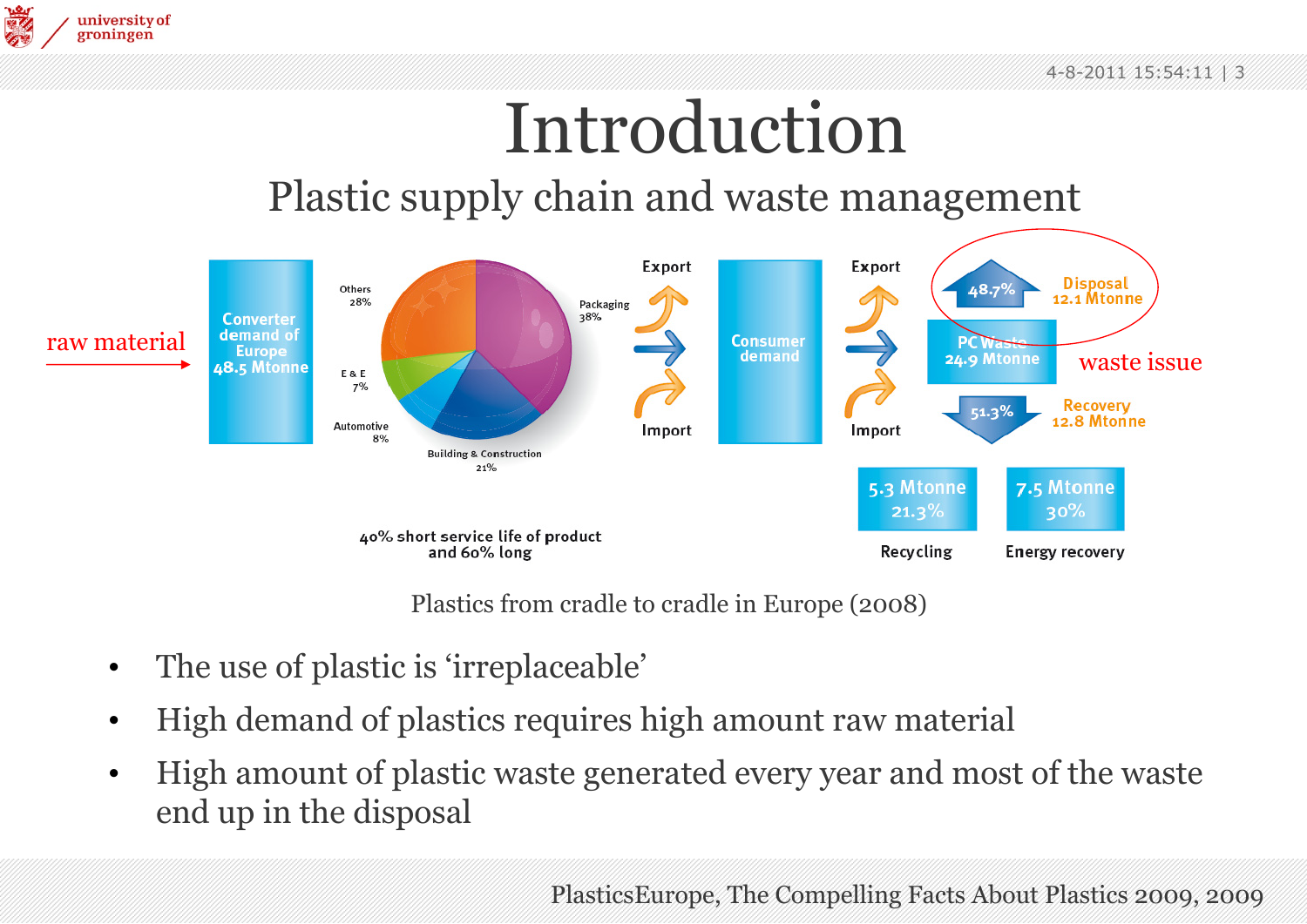



•The focus here is on their functionality *'compostability'.*

Compostable plastics certified according to EN13432 and based on renewable (biobased) and/or non-renewable (fossil) resources

•The focus here is their *raw materials basis*.

Biobased plastics produced on the basis of **renewable resources**

- sugar family
- –vegetable oils and animals fat
- $\mathcal{L}_{\mathcal{A}}$ proteins
- chitosan
- etc.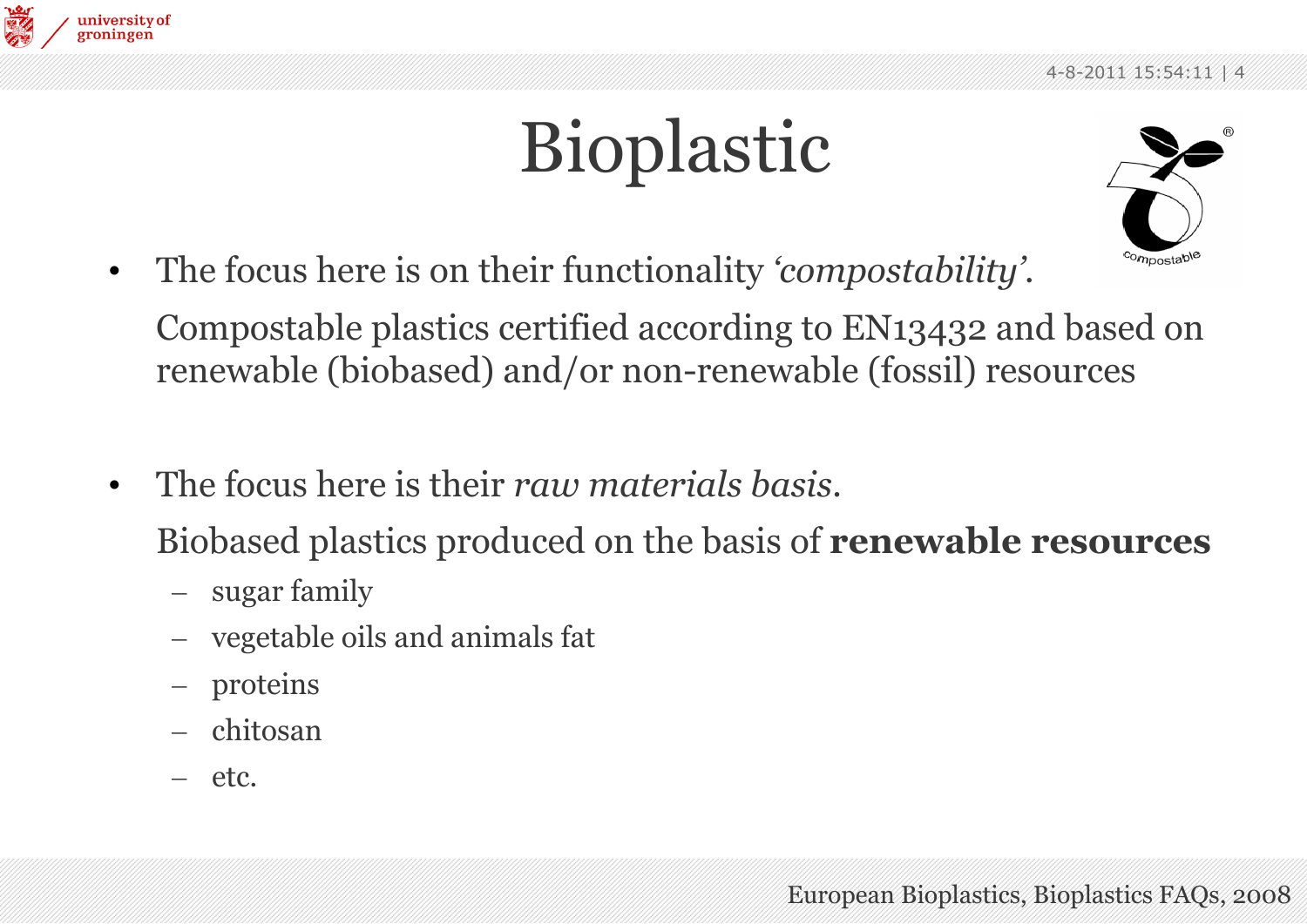

#### Bioplastic based on polycaprolactone (PCL) and starch

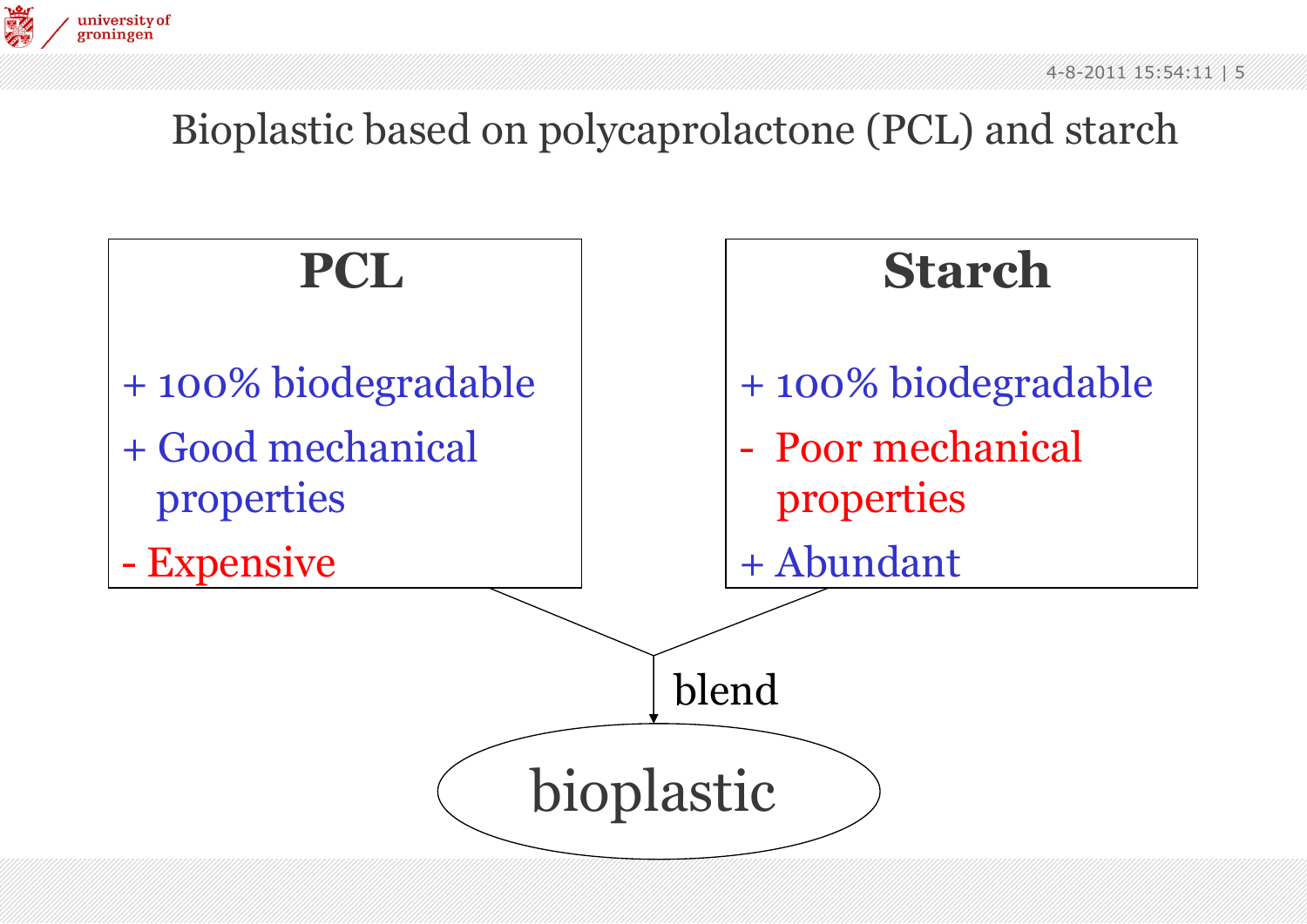

### PCL-starch blends



Morphology of starch/PCL binary blends. (a) S/PCL 10/90, (b) S/PCL 20/80 Blend process is using a (c) Brabender batch-mixer

- •PCL interacts poorly with starch
- •compatibilizer is required to improve the interaction

Sugih, A. K.. *Journal of Applied Polymer Science,* DOI 10.1002/app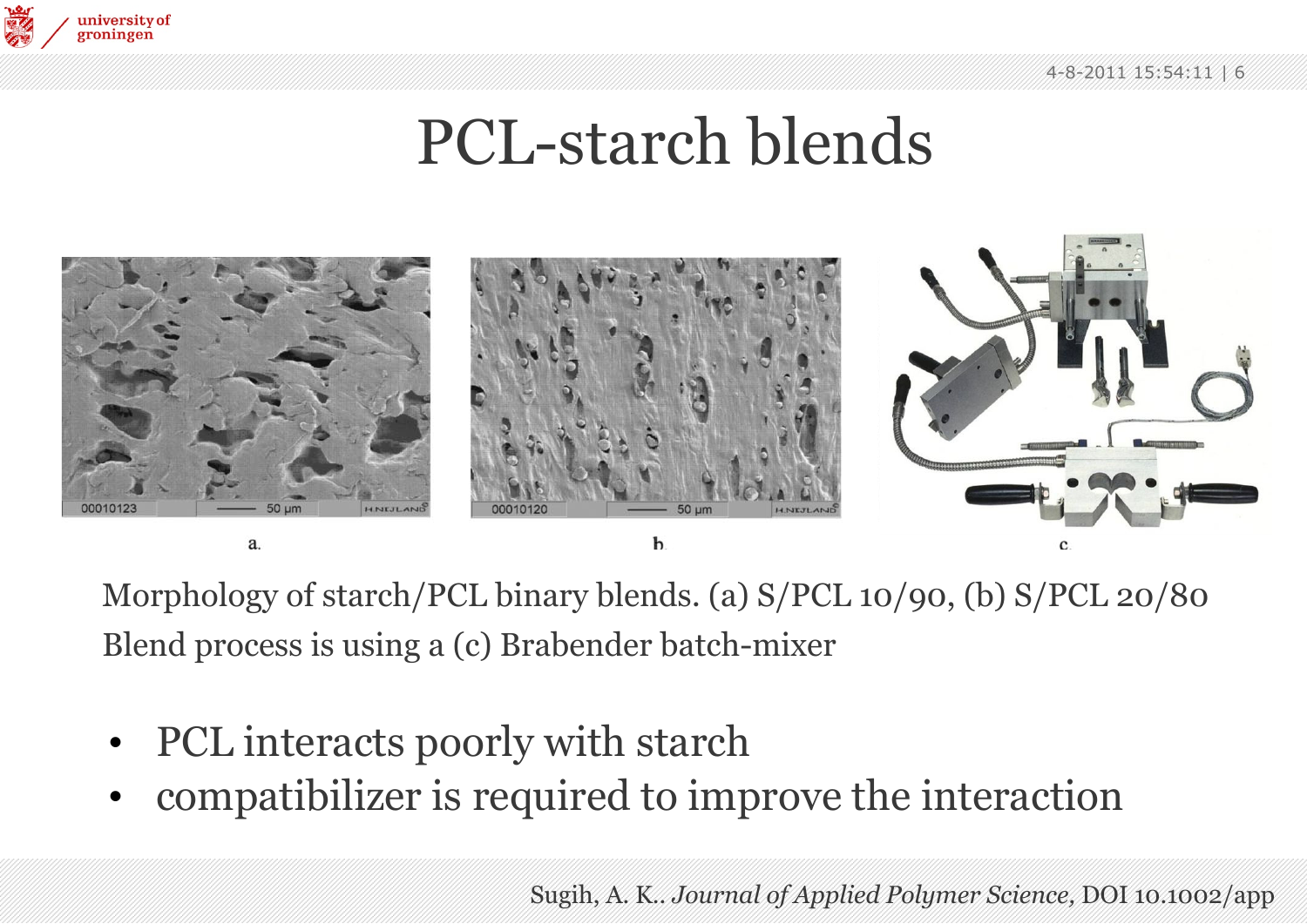

### Compatibilizer precursor for PCL-starch blends

鬱

university of groningen



• PCL grafted by glycidyl methacrylate (GMA) is used as compatibilzer precursor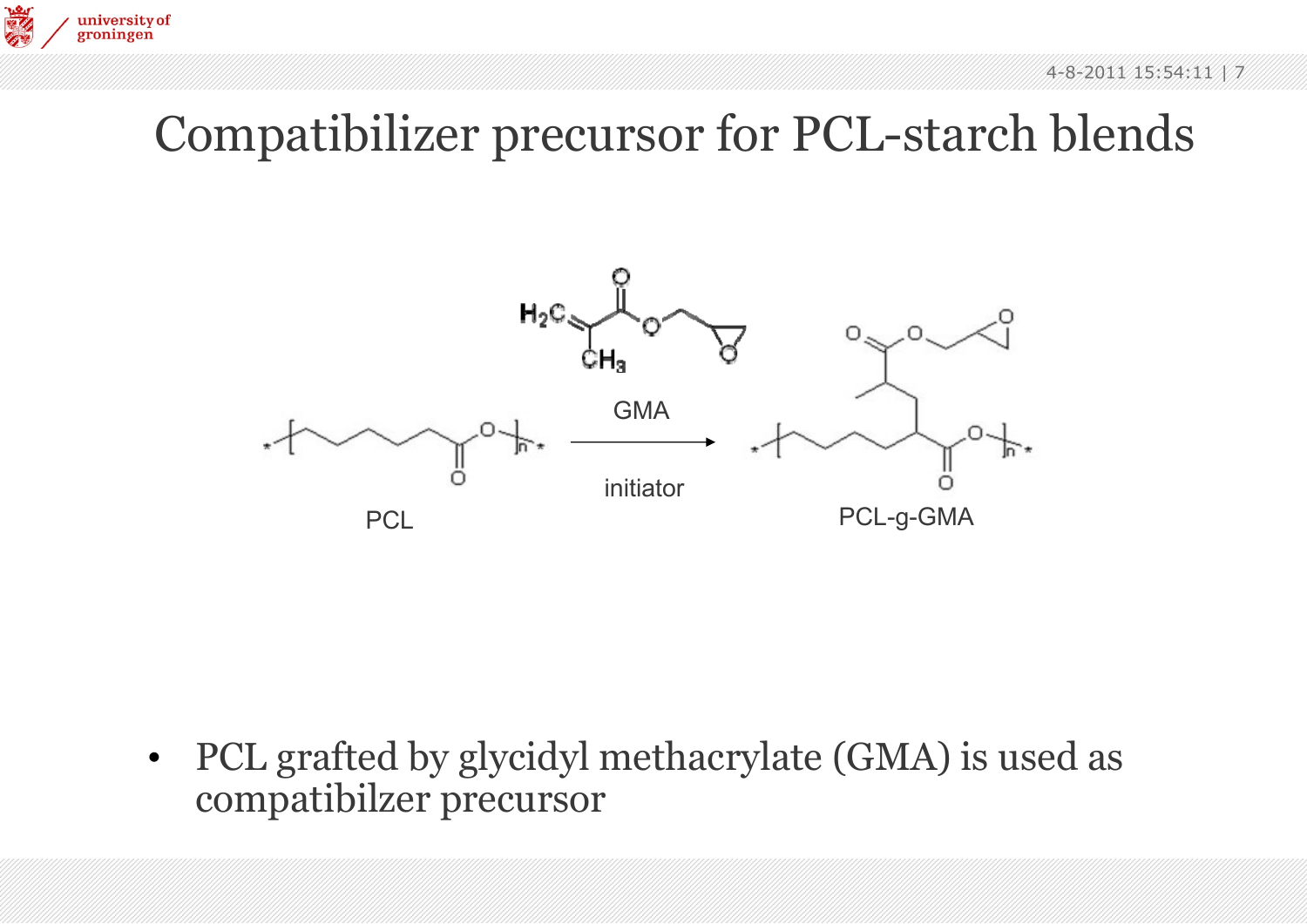### Ternary blends of PCL-compatibilizer-starch



- •Grafted monomers site interacts with starch
- •PCL backbone of the compatibilizer interacts with PCL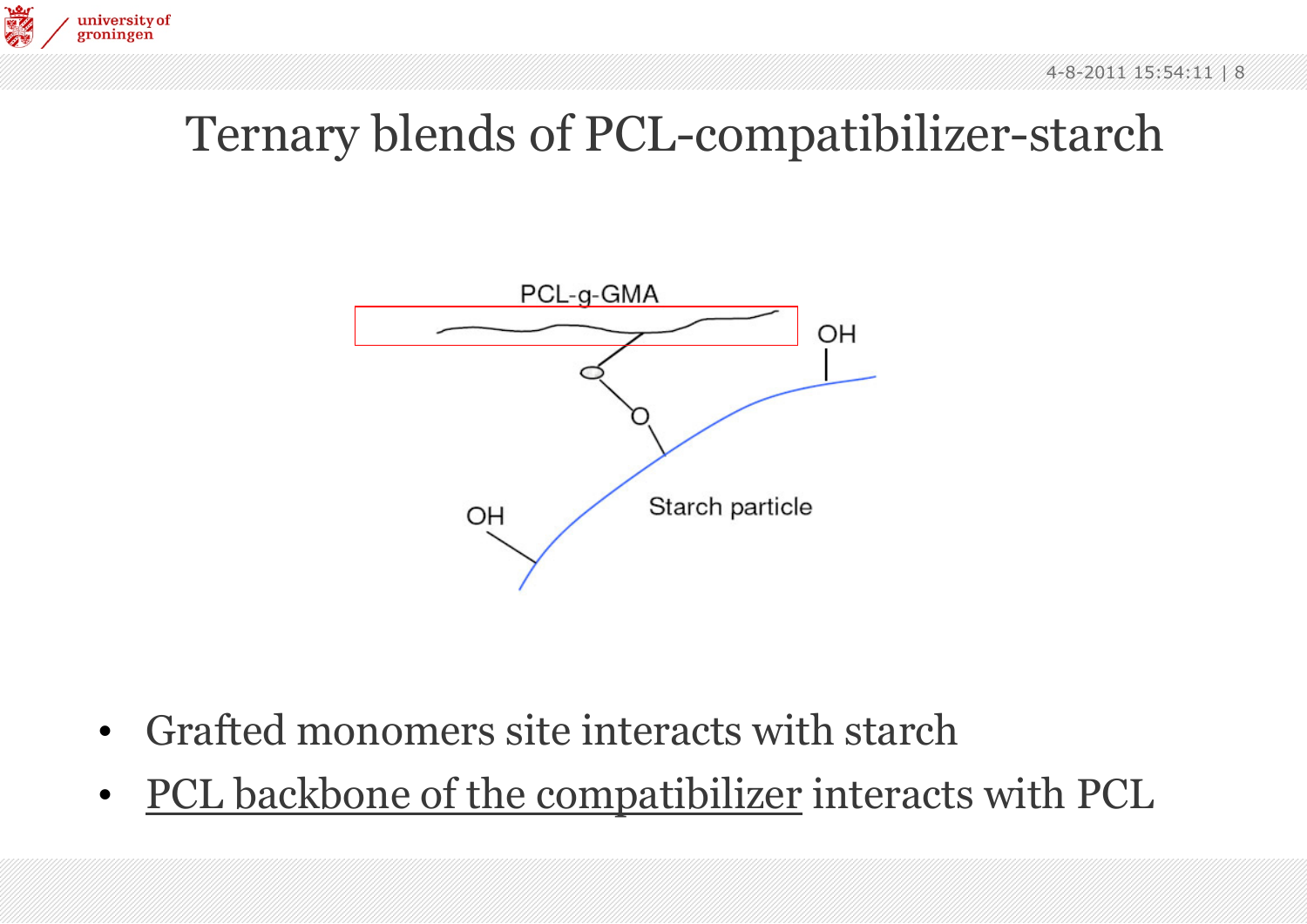



## Research strategy

• Thermal degradation of PCL backbone occurred during the grafting process (batch-kneader mixing)



•Grafting under supercritical  $CO<sub>2</sub>$  at a lower temperature !!!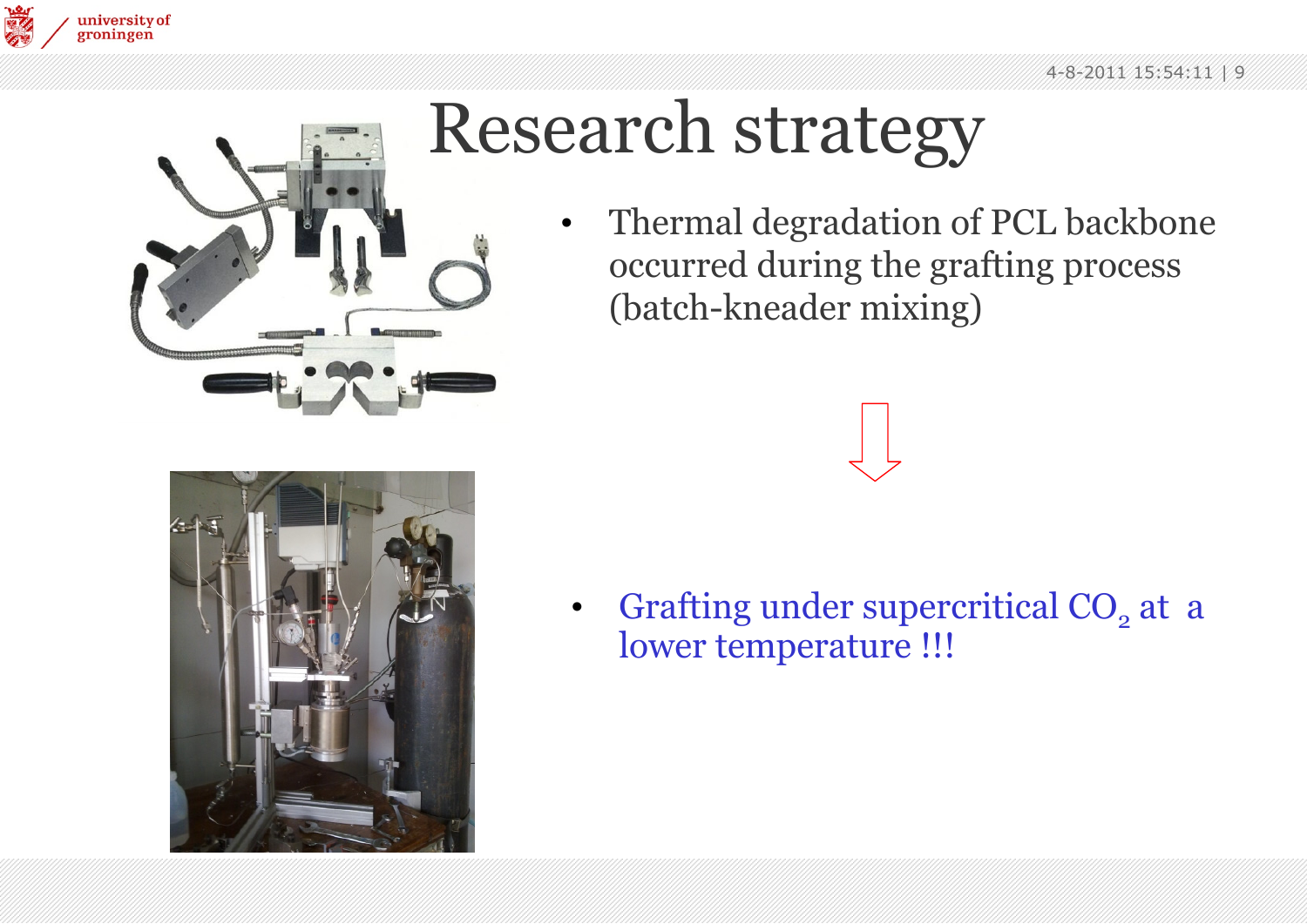

### Results and discussions PCL-g-GMA synthesis

| <b>Methods</b>                |                |    |    | $T({}^{\circ}C)$   P (bar)   t (min)   Stirring (rpm) | initiator              |
|-------------------------------|----------------|----|----|-------------------------------------------------------|------------------------|
| Melt                          | 130            |    | 15 | 80                                                    | benzoyl peroxide       |
| Supercritical CO <sub>2</sub> | Q <sub>7</sub> | 90 | 40 | 900                                                   | azobisisobutyronitrile |

- $\bullet$  Grafting process of GMA onto PCL has been performed using two approaches, normal melt processing and under supercritical CO2 (new method).
- $\bullet$  Grafting at lower temperature lowers thermal degradation of PCL backbone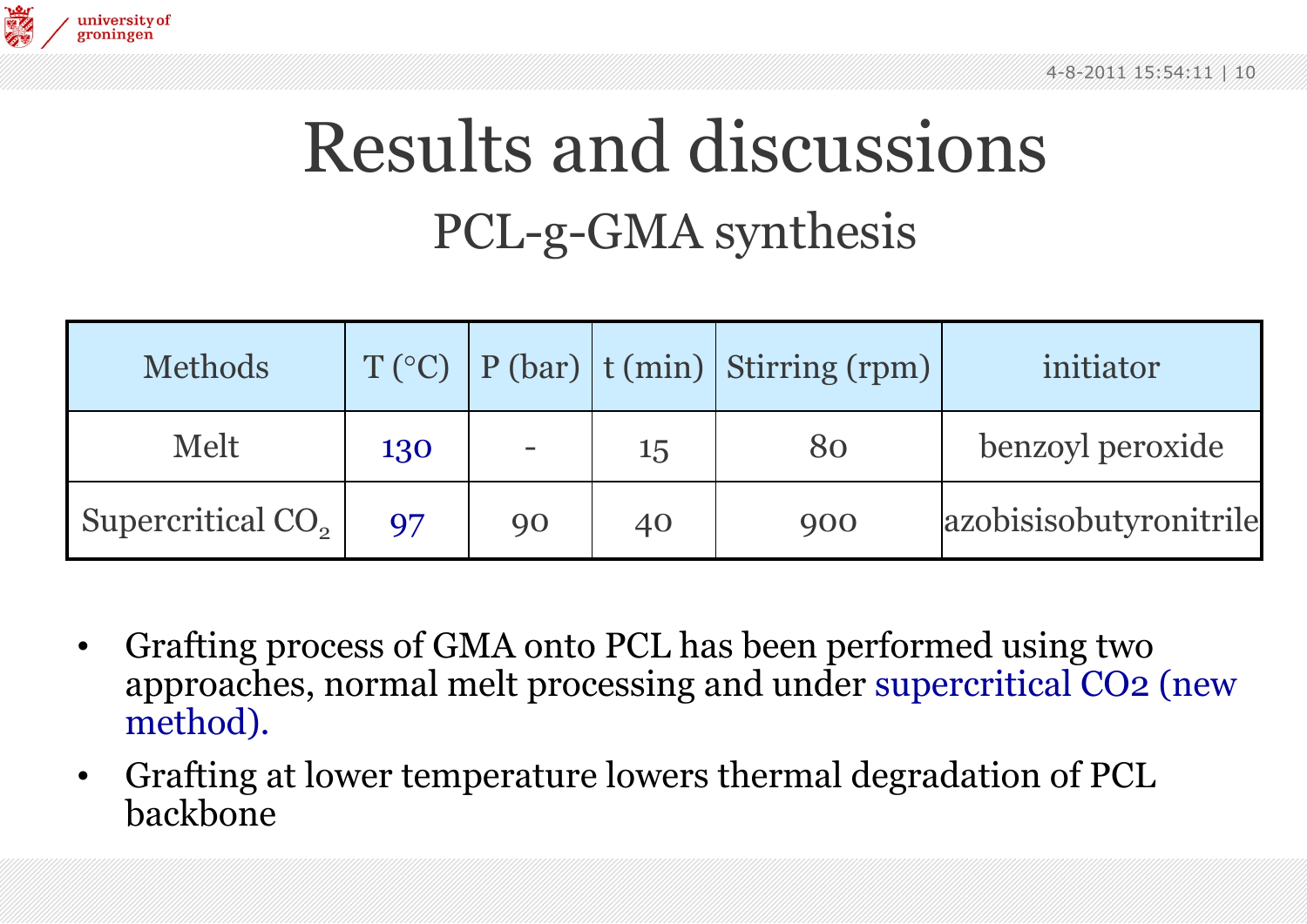#### FD as function of GMA intakes



•FD increases along with the GMA

高

university of groningen

- •After a certain amount, initiator intake gives a low effect to the FD
- •Different FD and compatibilizer intakes were used to investigate changes in mechanical properties of the blends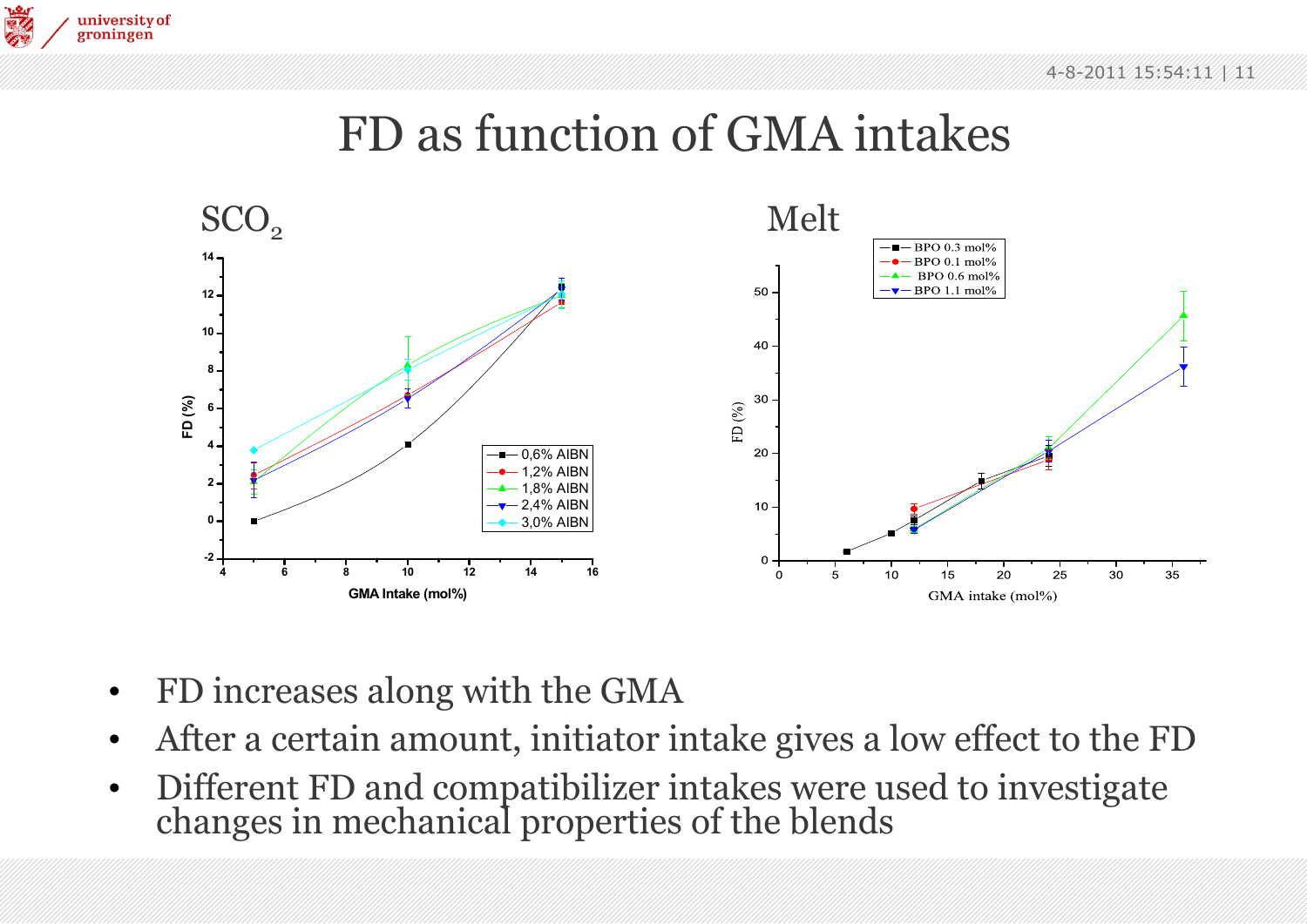

### Thermal degradation study of PCL-g-GMA

 $\mathrm{SCO}_2$ 

**ROM** 

university of groningen





•There was no significant degradation/cross linking observed from the reactions in supercritical carbon dioxide, some changes were observed from reactions in the melt.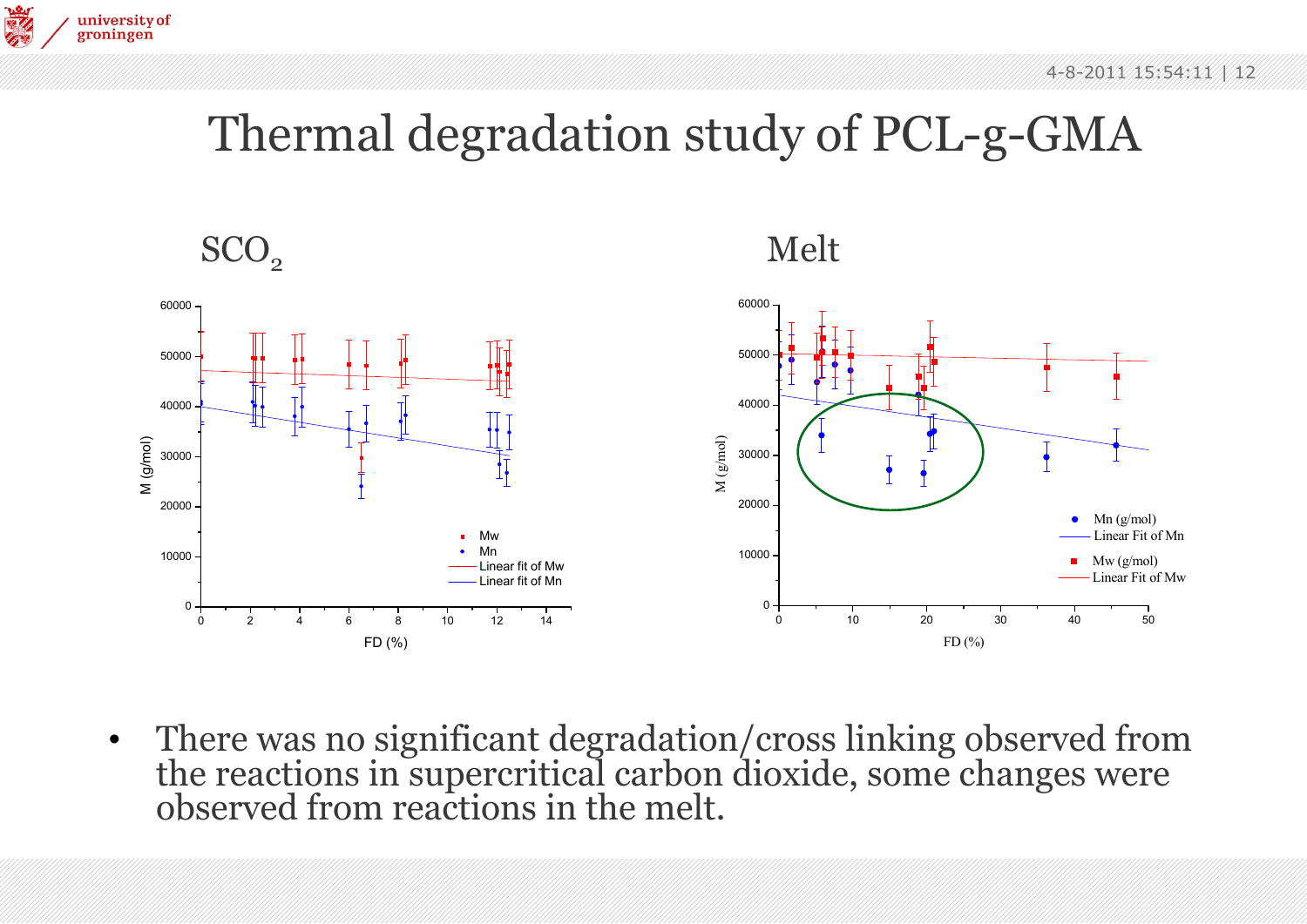

**Hey** 

university of groningen



• Functionalization degree of the compatibilizer does not significantly affect the mechanical properties.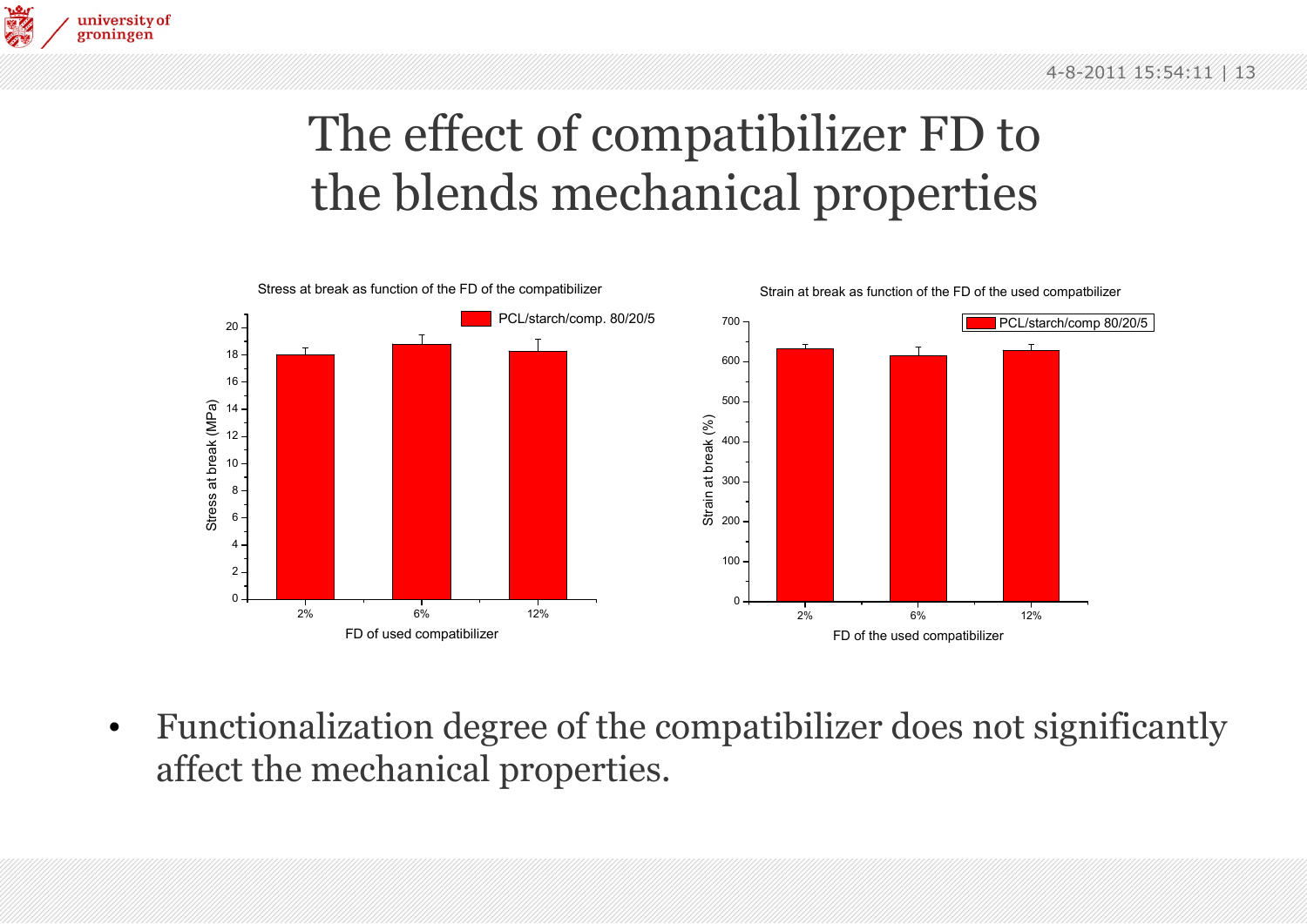

### The effect of compatibilizer amount to the blends mechanical properties



• Intake of the compatibilizer does not significantly affect the mechanical properties.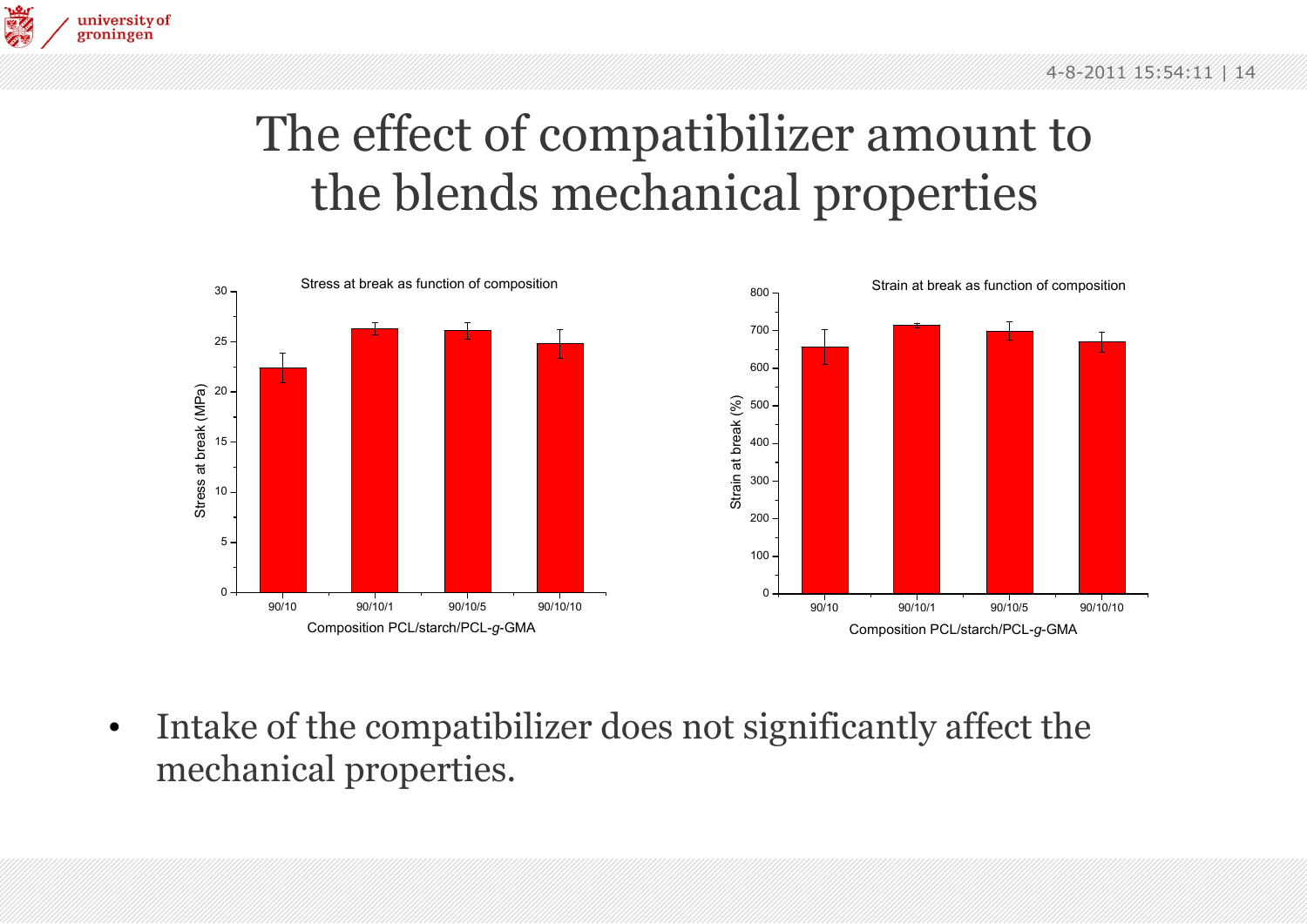

### Ternary blend comparison



•Blends with compatibilizers prepared in supercritical carbon dioxide have better mechanical properties with respect to those with compatibilizers prepared in the melt.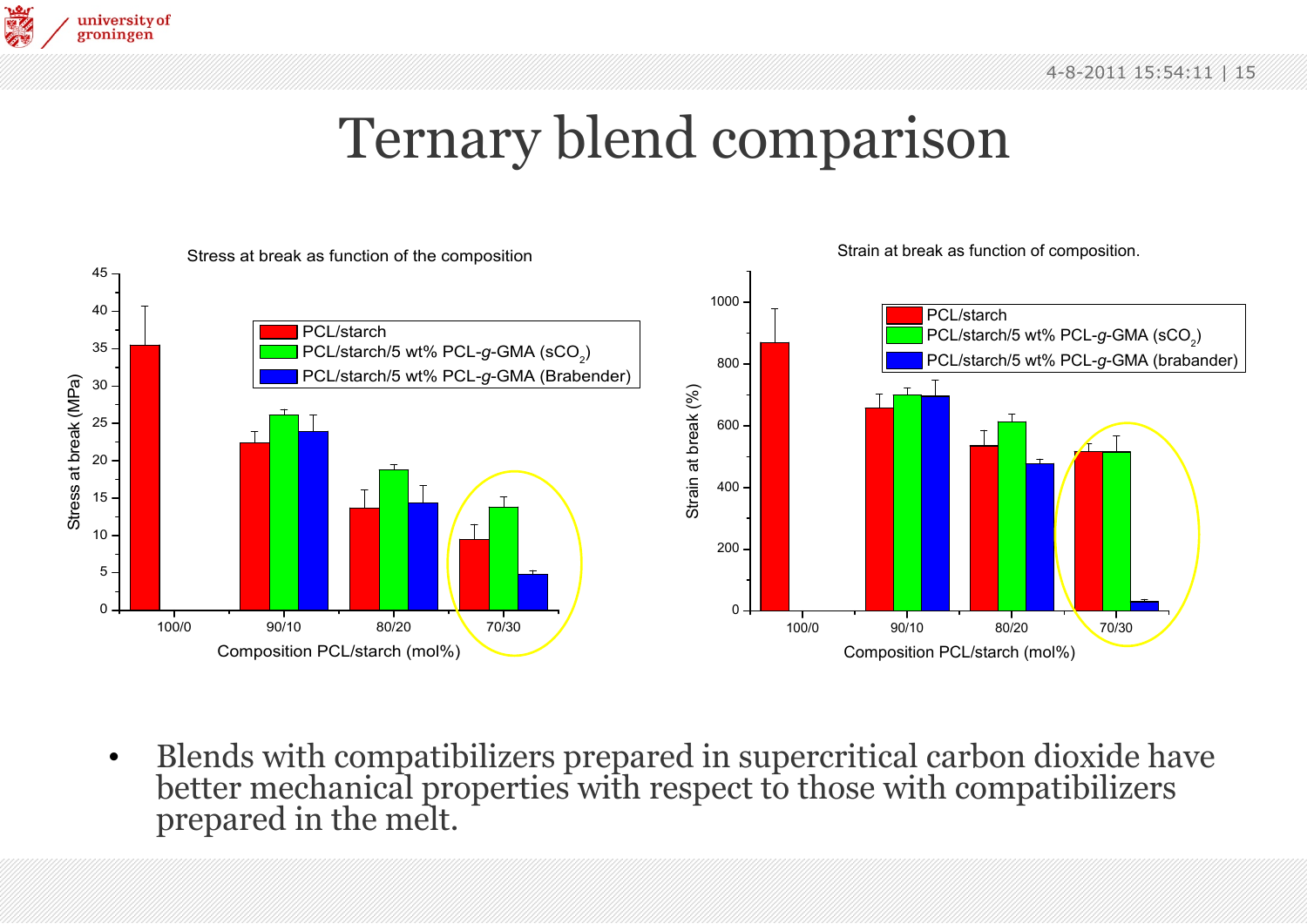

## Conclusions

- $\bullet$  Grafting process of GMA onto PCL has been performed using two approaches, normal melt processing and under supercritical  $CO<sub>2</sub>$ .
- $\bullet$  There was no significant degradation/cross linking observed from the reactions in supercritical carbon dioxide, some changes were observed from reactions in the melt.
- $\bullet$  The use of compatibilizers improves the mechanical properties of the blends.
- $\bullet$  The amount and functionalization degree of the compatibilizer does not significantly affect the mechanical properties.
- • Blends with compatibilizers prepared in supercritical carbon dioxide have better mechanical properties with respect to those with compatibilizers prepared in the melt.